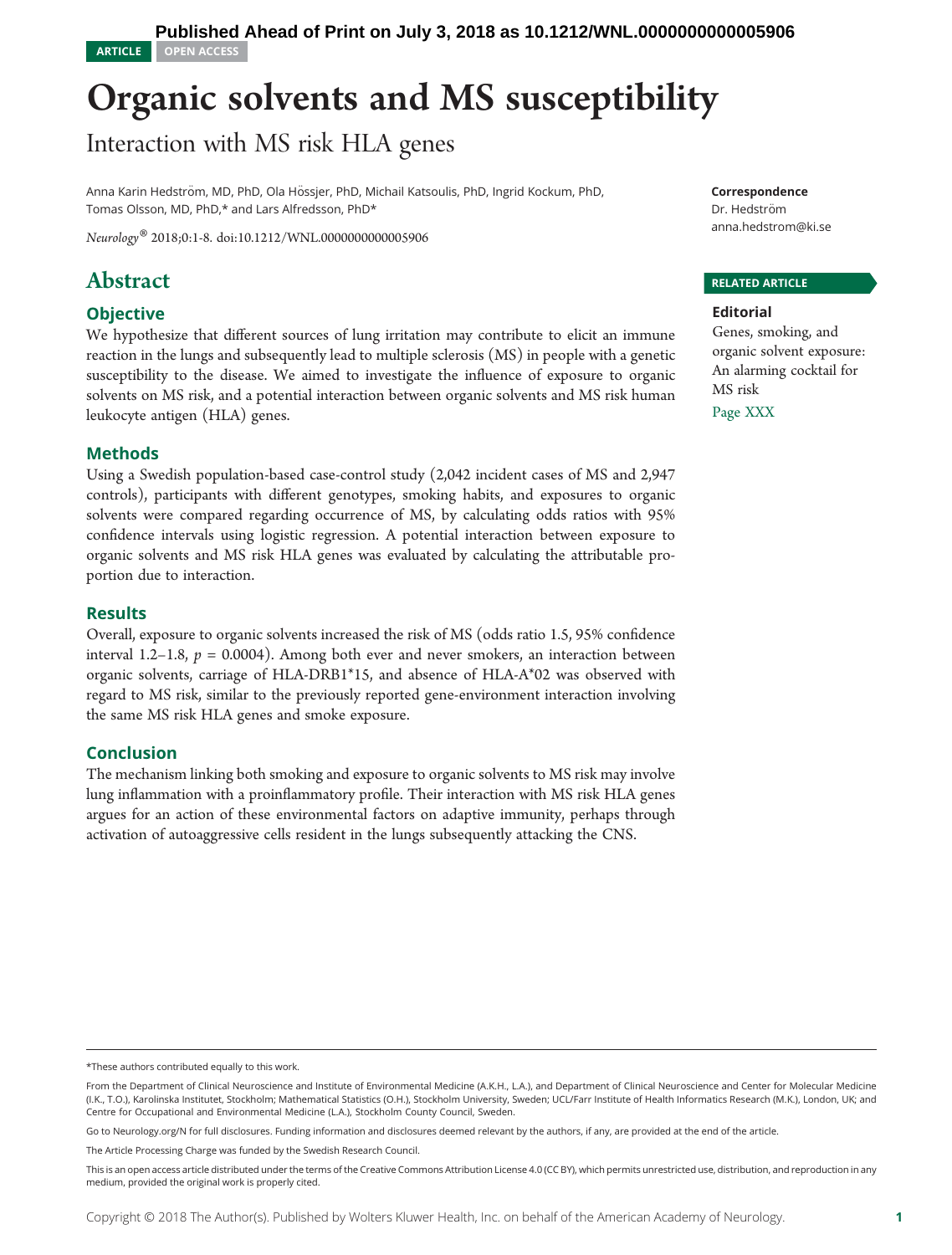## **Glossary**

 $AP =$  attributable proportion due to interaction;  $CI =$  confidence interval;  $HLA =$  human leukocyte antigen;  $MS =$  multiple sclerosis;  $OR = odds ratio$ ;  $TotalP = total attribute at the proportion due to interaction.$ 

Multiple sclerosis (MS) is a chronic immune-mediated disease of the CNS in which the etiology involves both genetic and environmental factors. The strongest genetic associations with MS are located within the human leukocyte antigen (HLA) complex. The HLA-DRB1\*15 allele provides an increased risk of MS with an odds ratio (OR) of approximately 3 whereas the HLA-A\*02 allele of the HLA-A locus exerts a protective effect with an OR of approximately  $0.5$ .<sup>1,2</sup> Although predisposing gene variations have a role in disease development, previous estimations of the heritability may have been overestimated. Recently published populationbased studies give concordance rates of approximately 17% for monozygotic twins as opposed to approximately 2% for dizygotic twins and siblings in general, compared to the general population in northern Europe with a prevalence of about 0.2%.<sup>3</sup> These data strongly argue for an essential role of environmental exposures in determining disease risk, and these are important to define since they are potentially preventable.

Environmental factors influencing MS risk are Epstein-Barr virus infection,<sup>4</sup> vitamin D status,  $5 \sin$  exposure habits,  $6 \text{ ad-}$ olescent obesity,<sup>7,8</sup> and smoking.<sup>9</sup> The recently described interaction between smoke exposure<sup>10,11</sup> and MS risk HLA genes indicates that smoke exposure displays a considerably higher association with MS among participants with a genetic susceptibility to the disease.

A meta-analysis concluded that exposure to organic solvents, another source of lung irritation, is a risk factor for developing autoimmune diseases.<sup>12</sup> Based on 15 studies, the OR of MS among participants exposed to organic solvents was 1.53 (95% confidence interval [CI] 1.03–2.29).

In a Swedish population-based case-control study, we aimed to investigate the influence of exposure to organic solvents on MS risk. We also explored a potential interaction between exposure to organic solvents and the HLA-DRB1\*15 and HLA-A\*02 alleles, taking smoking habits into consideration.

## **Methods**

#### Study design and study participants

This study was based on Epidemiological Investigation of Multiple Sclerosis, which is a Swedish population-based casecontrol study comprising the general population aged 16 to 70 years. Newly diagnosed cases with MS were recruited via 40 neurology units, including all Swedish university hospitals. All cases were diagnosed by a neurologist according to the McDonald criteria. Two controls per case were randomly selected from the national population register (density sampling), frequency matched for the case's age in 5-year age strata, sex, and residential area. The study participants were recruited between April 2005 and December 2013. More detailed descriptions of study design and methods are given elsewhere.<sup>13</sup>

#### Data collection

Information regarding environmental exposures and lifestyle factors was collected using a standardized questionnaire. Completed questionnaires were obtained from 2,325 cases and 4,948 controls; the response rate was 93% for cases and 73% for controls.

All participants were asked to provide a blood sample. Blood samples were available from 2,042 cases (88%) and 2,947 controls (59%) who answered the questionnaire.

#### Standard protocol approvals, registrations, and patient consents

The study was approved by the regional ethical review board at Karolinska Institutet. All participants gave their informed consent to participate in the study.

#### Data availability statement

Data related to the current article, intended for reasonable use, is in principle available from Lars Alfredsson, Karolinska Institutet. However, to be able to share data from the Swedish cohort, a data transfer agreement needs to be completed between Karolinska Institutet and the institution requesting to access the data. This is in accordance with new data protection legislation in Europe (GDPR [General Data Protection Regulation]). Anyone interested in obtaining access to the data from the Swedish cohort can contact Ingrid Kockum [\(ingrid.kockum@ki.se\)](mailto:ingrid.kockum@ki.se) to set up such a data transfer agreement.

#### Definition of smoking habits and exposure to organic solvents

The initial clinical appearance of MS symptoms was used as an estimate of the disease onset, and the year in which this occurred was defined as the index year. The corresponding controls were given the same index year.

Participants were asked to provide information on occupational exposures by stating whether they had been exposed to a number of specified items including organic solvents, painting products, and varnish. For those exposed, participants were asked to specify during what period or periods they were exposed (calendar years) and how many hours per week they were exposed during each period. Participants who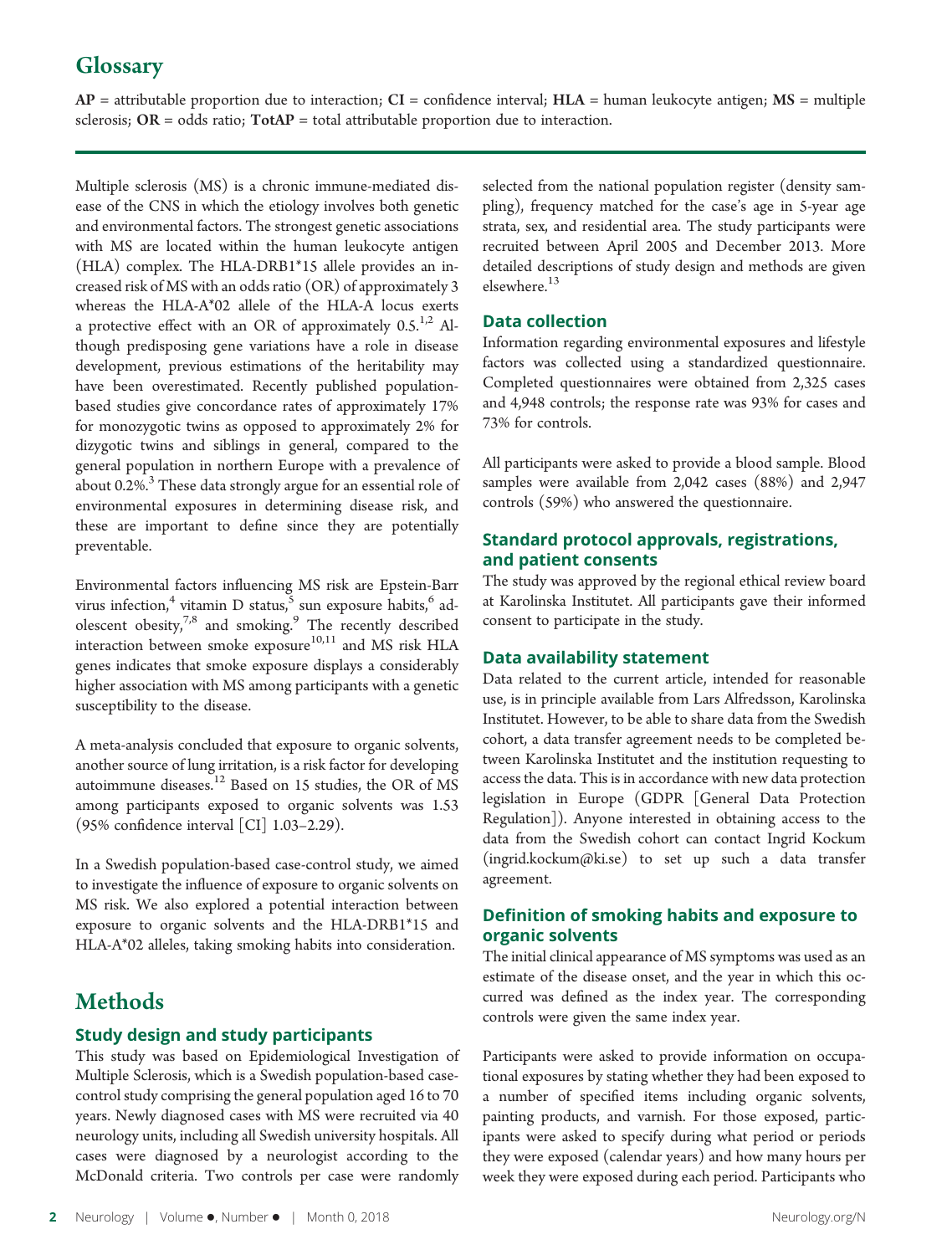reported that they had been occupationally exposed to organic solvents, painting products, and/or varnish before the index year were defined as exposed to organic solvents.

Information on smoking was collected by asking detailed questions regarding current and previous smoking habits including duration of smoking and average number of cigarettes smoked per day. Smoking was only considered prior to the index year. Participants who had smoked before or during the index year were defined as ever smokers, whereas those who had never smoked before or during the index year were defined as never smokers.

#### Genotyping and definition of genetic risk factors

All participants who donated blood were genotyped for the HLA-A and HLA-DRB1 alleles as previously described.<sup>14</sup>

The participants were classified according to carriage of any HLA-DRB1\*15 allele vs no carriage. Absence of HLA-A\*02 has a protective association to MS, and the participants were classified according to carriage of any HLA-A\*02 allele vs no carriage.

#### Statistical analysis

By means of logistic regression, the occurrence of MS in participants who reported exposure to organic solvents was compared with that of participants who had never been exposed, by calculating ORs with 95% CIs. Trend test for a doseresponse relationship regarding exposure to organic solvents and risk of MS was performed by using a categorical variable for duration (5-year intervals) and cumulative dose (<52, 52–104, and >104 hours of exposure) in logistic regression models.

A possible interaction (super-additive associations) between carriage of HLA-DRB1\*15, absence of HLA-A\*02, and exposure to organic solvents, was evaluated by quantification of departure from additivity of effects. The overall interaction (i.e., due to all 2- and 3-way interactions) between HLA-DRB1\*15, absence of HLA-A\*02, and organic solvents with regard to MS risk was calculated by comparing the joint effect of the 3 risk factors to the situation when each one acts separately, using the total attributable proportion due to interaction  $(TotAP).$ <sup>15</sup> Furthermore, we investigated a potential 2-way interaction between exposure to organic solvents and smoking in participants with different genotypes.

Both conditional and unconditional logistic regression was performed. However, only the results from the unmatched analyses are presented since these were in close accordance with those from the matched analyses but had higher precision in terms of more narrow CIs. All analyses were performed using Statistical Analysis System (SAS) version 9.4 (SAS Institute, Cary, NC).

#### Confounding factors

All analyses were adjusted for age, sex, residential area, ancestry, and, when appropriate, smoking habits. Ancestry was dichotomized into Swedish vs non-Swedish origin. A participant who was born in Sweden, whose parents had not immigrated, was classified as Swedish. Smoking was dichotomized into ever or never smoking.

Other potential confounding factors adjusted for only had minor influence on the results and were not retained in the final analyses (appendix e-1, [links.lww.com/WNL/A594\)](http://links.lww.com/WNL/A594).<sup>16</sup>

### Results

Our analysis of exposure to organic solvents and MS risk was based on 2,042 cases and 2,947 controls matched by age, sex, and residential area. The mean age at MS onset was 34 years and the median duration from the clinically overt disease onset to the diagnosis was 1.0 year. Almost all cases were recruited within 1 year after the diagnosis and the questionnaires were completed after a median of 2.0 years following the onset of the disease. Characteristics of cases and controls, by exposure to organic solvents, are presented in table 1.

A significant association was observed between exposure to organic solvents and increased risk of developing MS (adjusted OR 1.5, 95% CI 1.2-1.8,  $p = 0.0004$ ). There were statistically significant trends showing increasing MS risk with increasing duration of exposure ( $p = 0.04$ ) and total hours of exposure ( $p = 0.001$ ). We calculated the ORs associated with different combinations of the genetic risk factors carriage of DRB1\*15 and absence of HLA-A\*02 in participants with different exposure to smoking and exposure to organic solvents, compared with unexposed participants without the genetic risk factors (table 2). Participants exposed to smoking and organic solvents carrying HLA-DRB1\*15 and lacking HLA-A\*02 had a 30-fold increased risk of developing MS compared with nonexposed participants without the genetic risk factors (OR 30.3, 95% CI 11.7–78.3) (table 2). The interactions among carriage of HLA-DRB1\*15, absence of HLA-A\*02, smoking habits, and exposure to organic solvents are illustrated in the figure.

Overall, a significant interaction between exposure to organic solvents, carriage of HLA-DRB1\*15, and absence of HLA-A\*02 was observed with regard to MS risk (TotAP 0.6, 95% CI 0.3–0.8, after adjusting for the matching factors ancestry and smoking) (table 3). We also performed the analysis stratified by smoking, as displayed in appendices e-2 and e-3 ([links.lww.com/WNL/A594\)](http://links.lww.com/WNL/A594). There were presence of interaction between organic solvents, carriage of HLA-DRB1\*15, and absence of HLA-A\*02 among both never smokers (TotAP 0.4, 95% CI 0.07–0.7) and smokers (TotAP 0.7, 95% CI 0.4–1.0).

We then analyzed the interaction between organic solvents and smoking regarding MS risk in relation to different genetic contexts. Among participants with MS risk HLA genes, there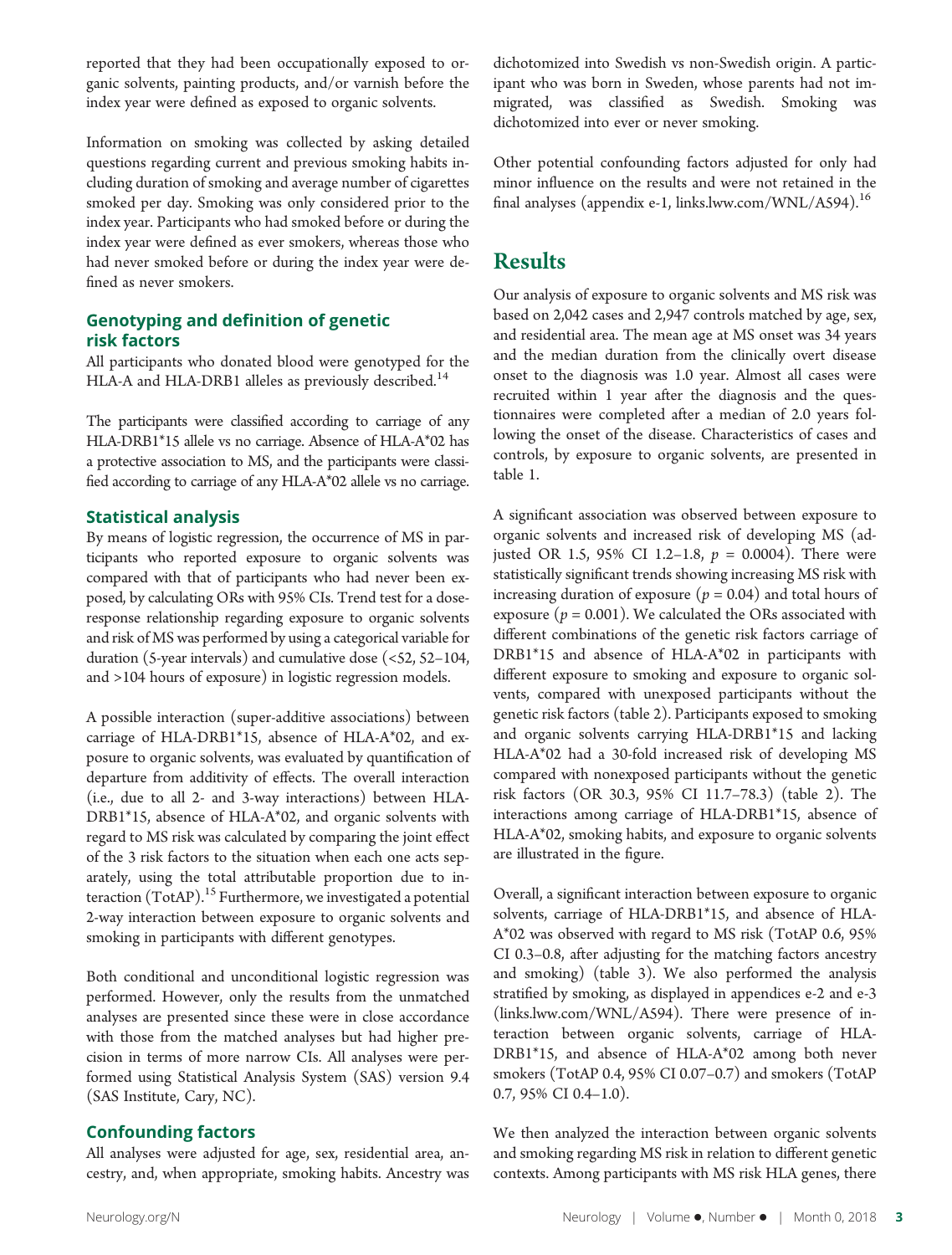**Table 1** Characteristics of cases and controls, by exposure to organic solvents

|                                               | <b>Exposed to organic solvents</b> |                 | <b>Unexposed to organic solvents</b> |                 |  |
|-----------------------------------------------|------------------------------------|-----------------|--------------------------------------|-----------------|--|
|                                               | Cases                              | <b>Controls</b> | Cases                                | <b>Controls</b> |  |
| Women, n (%)                                  | 110(47)                            | 89 (38)         | 1,368 (76)                           | 2,122 (78)      |  |
| Men, n (%)                                    | 123(53)                            | 143 (62)        | 441 (24)                             | 593 (22)        |  |
| Scandinavian, n (%)                           | 216 (93)                           | 216 (94)        | 1,609 (89)                           | 2,393 (88)      |  |
| Adolescent BMI, kg/m <sup>2</sup> , mean (SD) | 22.6(3.3)                          | 22.3(3.2)       | 22.5(3.9)                            | 21.7(3.2)       |  |
| Ever smoking, n (%)                           | 139 (60)                           | 95 (41)         | 953 (53)                             | 1,213 (45)      |  |
| Passive smoking, n (%)                        | 134 (58)                           | 134 (58)        | 942 (52)                             | 1,338 (49)      |  |
| Snuff use, n (%)                              | 68 (29)                            | 63(27)          | 272 (15)                             | 383 (14)        |  |
| UVR exposure, mean (SD)                       | 5.8(1.7)                           | 5.8(1.8)        | 6.3(1.9)                             | 6.7(2.0)        |  |
| Mononucleosis, n (%)                          | 28 (12)                            | 19(8)           | 317 (18)                             | 271 (10)        |  |
| Age at disease onset, y, mean (SD)            | 36.2 (10.5)                        |                 | 34.2 (10.7)                          |                 |  |
| RRMS, n (%)                                   | 210 (90)                           |                 |                                      | 1,675 (93)      |  |
| SPMS, n (%)                                   | 6(3)                               |                 | 48(3)                                |                 |  |
| <b>PPMS, n (%)</b>                            | 17(7)                              |                 | 80(4)                                |                 |  |
| <b>Total, n (%)</b>                           | 233 (100)                          | 232 (100)       | 1,368 (100)                          | 2,122 (100)     |  |
|                                               |                                    |                 |                                      |                 |  |

Abbreviations: BMI = body mass index; PPMS = primary progressive multiple sclerosis; RRMS = relapsing-remitting multiple sclerosis; SPMS = secondary progressive multiple sclerosis; UVR = ultraviolet radiation.

was a significant interaction between exposure to organic solvents and smoking (attributable proportion due to interaction [AP] 0.4, 95% CI 0.2–0.7 among those with either of the genetic risk factors, and AP 0.7, 95% CI 0.4–1.0 among those with both genetic risk factors), whereas no significant interaction was observed among those without increased genetic risk (table 4).

All analyses were adjusted for age, sex, residential area, ancestry, and, when appropriate, smoking habits. The analyses were also adjusted for heredity, educational level, socioeconomic status, snuff use, body mass index at age 20, ultraviolet radiation exposure habits, supplemental vitamin D intake during the last 5 years, vitamin D status at inclusion, and a history of infectious mononucleosis. However, these factors had only a minor effect on the results and were not kept in the final analyses.

#### **Discussion**

In our study, we calculated the association between exposure to organic solvents and MS risk, and demonstrated a significant interaction between HLA-DRB1\*15, absence of HLA-A\*02, and exposure to organic solvents, similar to the previously reported gene-environment interaction involving the same MS risk HLA genes and smoke exposure. Since the basic function of the HLA molecules is to present antigen to T cells, their interaction with smoking and organic solvent exposure strongly suggests that these environmental risk factors mechanistically act on the adaptive immunity.

The previous findings that smoking and exposure to passive smoking,<sup>10,11</sup> but not oral tobacco,<sup>17</sup> increase the risk of MS indicate that it is the lung irritation itself that drives the increased risk associated with smoke exposure. Smoking causes proinflammatory cell activation in the lungs and induces posttranslational modifications of proteins,18–<sup>20</sup> which may be cross-reactive with CNS antigens. Furthermore, in experimental neuroinflammation, autoaggressive T cells have been shown to be present and available for triggering in the lungs, and after assuming migratory properties, they reach the CNS with ensuing inflammation.<sup>21</sup>

The interaction between lung irritative agents and HLA genes with regard to MS risk is consistent with class II allele-specific recognition of autoantigenic peptides in the lungs, resulting in organ-specific inflammatory disease depending on preferential peptide binding by allelic variants of class II molecules.

Expression of A\*0201 molecules has been suggested to increase negative selection of CNS autoreactive T cells or modulate their autoreactivity.<sup>22</sup> Absence of  $A^*0201$  may thus result in autoreactive T cells persisting and launching an immune response against the self-antigen.

Class I allele-specific suppression mediated by  $CDS<sup>+</sup>$  cells has been demonstrated in experimental autoimmune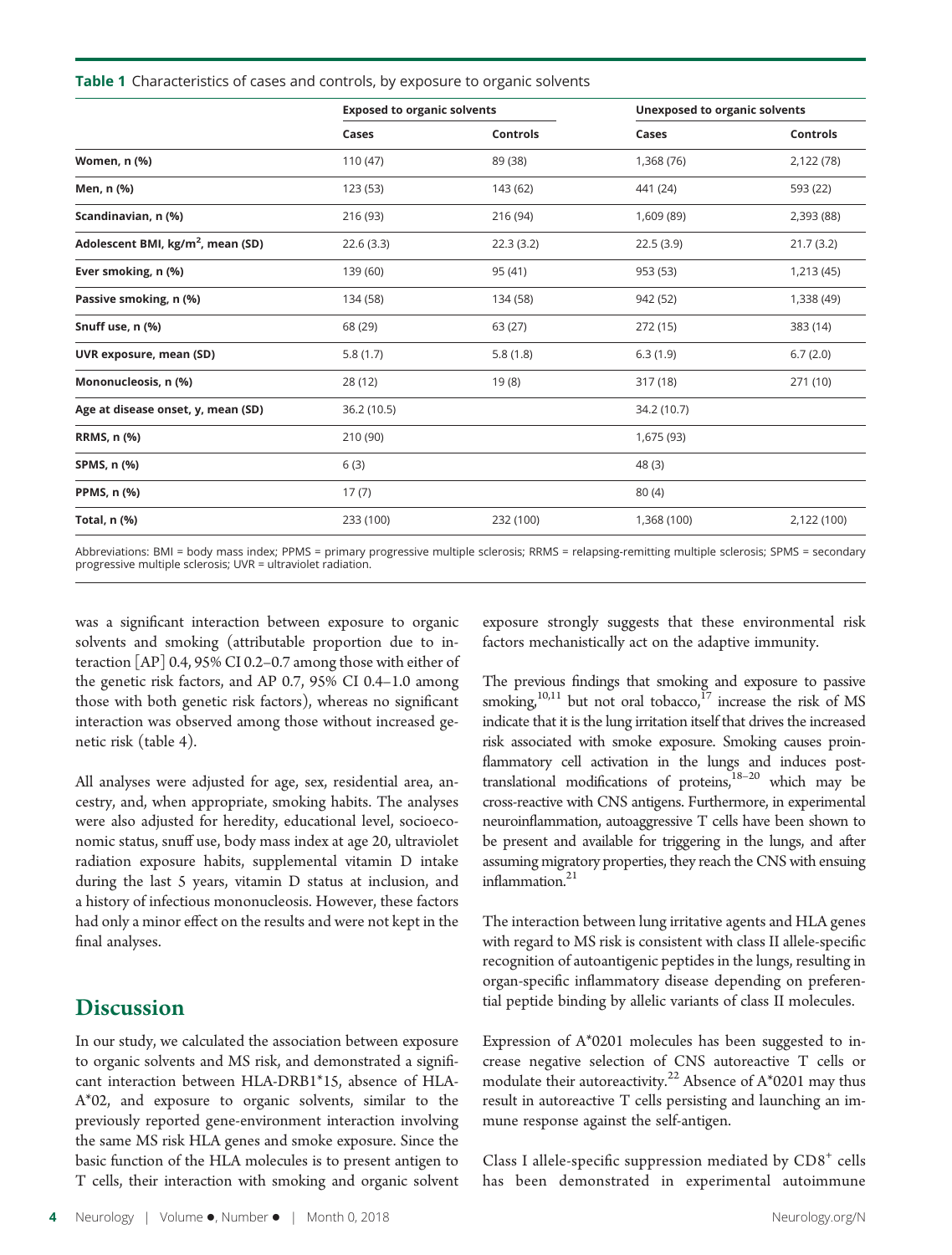Table 2 Adjusted OR with 95% CI of developing multiple sclerosis for participants with different combinations of HLA-DRB1\*15, HLA-A\*02, smoking, and exposure to organic solvents compared with unexposed participants carrying none of the genetic risk factors

| HLA-DRB1*15 | <b>HLA-A*02</b>          | <b>Ever smoking</b> | <b>Organic solvents</b>  | ca/co <sup>a</sup> | OR (95% CI) <sup>b</sup> | $p$ Value |
|-------------|--------------------------|---------------------|--------------------------|--------------------|--------------------------|-----------|
|             | $\ddot{}$                | $\qquad \qquad -$   | -                        | 139/525            | 1.0 (reference)          |           |
|             | $\qquad \qquad -$        | $\qquad \qquad -$   | $\overline{\phantom{0}}$ | 238/550            | $1.6(1.3-2.1)$           | 0.0001    |
| ÷           | $^+$                     |                     |                          | 200/231            | $3.3(2.6-4.4)$           | < 0.0001  |
| ٠           | $\overline{\phantom{0}}$ |                     | $\overline{\phantom{0}}$ | 279/196            | $5.3(4.1-6.9)$           | < 0.0001  |
|             | $^{+}$                   |                     | $^{+}$                   | 12/42              | $1.1(0.5-2.1)$           | 0.9       |
|             | $\overline{\phantom{m}}$ | $\qquad \qquad -$   | $^{+}$                   | 26/56              | $1.7(1.0-2.8)$           | 0.04      |
| ÷           | $\qquad \qquad +$        | $\qquad \qquad -$   | $^{+}$                   | 22/20              | $4.2(2.2 - 7.9)$         | < 0.0001  |
| ٠           |                          |                     | $^{+}$                   | 34/19              | $6.7(3.7-12.1)$          | < 0.0001  |
|             | $\ddot{}$                | $+$                 | $\overline{\phantom{0}}$ | 165/423            | $1.5(1.2 - 2.0)$         | 0.002     |
|             | $\overline{\phantom{0}}$ | $+$                 | $\overline{\phantom{0}}$ | 278/443            | $2.5(1.9-3.2)$           | < 0.0001  |
| ٠           | $\ddot{}$                | $+$                 | $\overline{\phantom{m}}$ | 229/208            | $4.3(3.3-5.6)$           | < 0.0001  |
| ٠           | $\overline{\phantom{a}}$ | $+$                 | $\overline{\phantom{0}}$ | 281/139            | $7.9(6.0-10.4)$          | < 0.0001  |
|             | $^+$                     | $+$                 | $^{+}$                   | 22/39              | $2.2(1.3-3.9)$           | 0.005     |
|             | $\overline{\phantom{a}}$ | $+$                 | $^{+}$                   | 40/30              | $5.0(3.0-8.4)$           | < 0.0001  |
| ٠           | $\ddot{}$                | $+$                 | $^{+}$                   | 37/21              | $6.6(3.7-11.6)$          | < 0.0001  |
| ÷           |                          | $+$                 | $^{+}$                   | 40/5               | 30.3 (11.7-78.3)         | < 0.0001  |

Abbreviations: CI = confidence interval; OR = odds ratio.

<sup>a</sup> Number of exposed cases and controls.

**b** Adjusted for age, sex, residential area, and ancestry.

encephalomyelitis. $23-25$  However, further research on  $CDS<sup>+</sup>$  T cells in relation to allelic influences is strongly warranted.

The mechanism linking both smoking and exposure to organic solvents to MS risk may thus involve lung inflammation with a proinflammatory profile. We hypothesize that different sources of lung irritation may contribute to induce an immune reaction against modified self-proteins or against potentially autoaggressive cells resident in the lungs and promote MS development in people with a genetic susceptibility to the disease.

There is some evidence that environmental agents enter the CNS via the olfactory structures. Olfactory bulb and tract demyelination has been shown to be highly inflammatory and we cannot rule out the olfactory axis as a route by which organic solvents and smoking influence the initiation of the disease. $26,27$  The gut microbiota has emerged as a potential factor in MS development, and another mechanism by which smoking and organic solvents may affect MS risk is through microbiome alterations.<sup>28,29</sup>

The study was designed as a case-control study in which information regarding environmental exposures and smoking habits was collected retrospectively. We used incident cases of MS in order to minimize recall bias. The questionnaire contained a large number of questions regarding many potential environmental risk factors and no section in the questionnaire was given prime focus.

Organic solvents are liquid organic chemicals used to dissolve solid materials. It is difficult to analyze different solvents separately since most of the solvents are a mixture, and most people cannot specify to what specific agents they have been exposed. In this study, participants were defined as exposed to organic solvents if they reported previous exposure to organic solvents, painting products, and/or varnish. Among those who reported exposure to organic solvents, there were no differences regarding professions or line of work between cases and controls, indicating a similar reporting pattern. Furthermore, those who reported exposure to organic solvents stated occupational titles/activities that were consistent with those in which exposure to solvents is most highly probable.

A potential selection bias may arise during the recruitment process of cases and controls. Since the structure of the Swedish health care system provides equal free-of-charge access to medical services for all citizens, almost all cases of MS are referred to neurologic units, making them eligible to be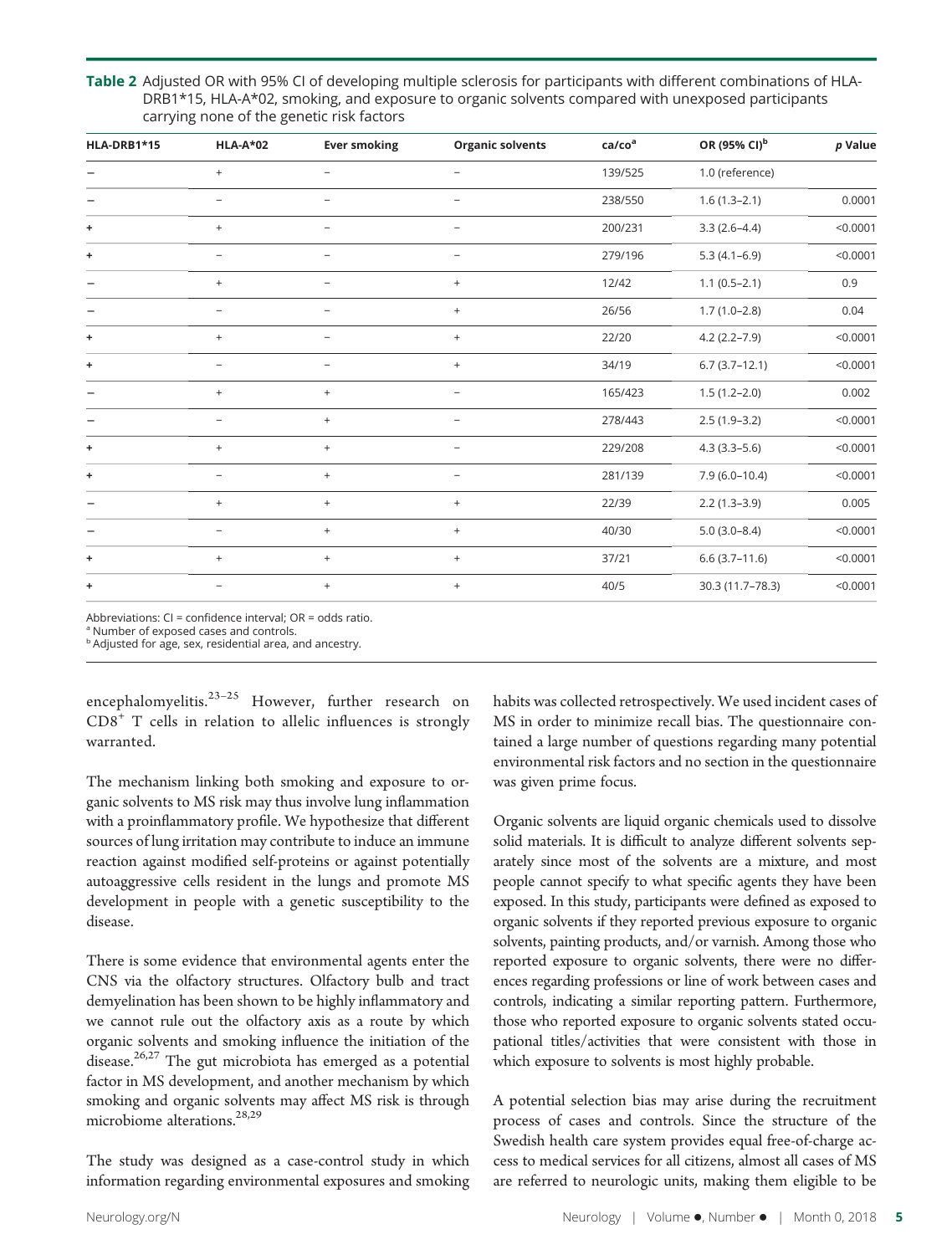

Odds ratios for different combinations of HLA-DRB1\*15, HLA-A\*02, smoking, and organic solvent status, compared with HLA-A\*02 positive participants without the HLA-DRB1\*15 allele and without the environmental risk factors. Based on data from table 2.

part of the study. The response rate for participation in the study was 93% for cases and 73% for controls. Selection bias is probably modest because the prevalence of lifestyle factors, such as smoking, among the controls was consistent with that of the general population.<sup>30</sup>

age, sex, smoking habits, or exposure to organic solvents between those who provided blood and those who did not, indicating that selection bias did not take place in this step. It seems unlikely that our findings would be affected by bias to a large extent, especially since such a bias would depend on HLA types.

Only controls who had responded to the questionnaire were asked to provide a blood sample. There were no significant differences in

A larger dataset than ours would be needed to investigate the interaction between organic solvents, smoking, and both

| Table 3 OR with 95% CI of developing MS for participants categorized by exposure to organic solvents, HLA-DRB1*15, |  |  |  |
|--------------------------------------------------------------------------------------------------------------------|--|--|--|
| and HLA-A*02 compared with nonexposed participants without the MS risk HLA genes                                   |  |  |  |

| HLA-DRB1*15 | <b>HLA-A*02</b>          | <b>Organic solvents</b>  | ca/co <sup>a</sup> | OR (95% CI) <sup>b</sup> | OR (95% CI) <sup>c</sup> | p Value  | <b>TotAP (95% CI)</b> |
|-------------|--------------------------|--------------------------|--------------------|--------------------------|--------------------------|----------|-----------------------|
|             | $+$                      |                          | 304/948            | 1.0 (reference)          | 1.0 (reference)          |          |                       |
|             | $\overline{\phantom{0}}$ | $\overline{\phantom{m}}$ | 516/993            | $1.6(0.9-2.0)$           | $1.6(1.4-1.9)$           | < 0.0001 |                       |
| ÷           | $+$                      | $\overline{\phantom{0}}$ | 429/439            | $3.1(2.5-3.7)$           | $3.1(2.5-3.7)$           | < 0.0001 |                       |
| ÷           |                          | $\qquad \qquad -$        | 560/335            | $5.2(4.3-6.2)$           | $5.2(4.3-6.3)$           | < 0.0001 |                       |
|             | $+$                      | $^{+}$                   | 34/81              | $1.3(0.9 - 2.0)$         | $1.3(0.8-1.9)$           | 0.3      |                       |
| -           | $\overline{\phantom{m}}$ | $^{+}$                   | 66/86              | $2.3(1.6-3.3)$           | $2.3(1.6-3.3)$           | < 0.0001 |                       |
| $\ddot{}$   | $^{+}$                   | $+$                      | 59/41              | $4.4(2.9-6.7)$           | $4.2(2.8-6.5)$           | < 0.0001 |                       |
| ÷           | $\qquad \qquad -$        | $^{+}$                   | 74/24              | $9.4(5.8 - 15.2)$        | $9.7(6.0 - 15.6)$        | < 0.0001 | $0.6(0.3-0.8)$        |

Abbreviations: CI = confidence interval; HLA = human leukocyte antigen; MS = multiple sclerosis; OR = odds ratio; TotAP = total attributable proportion due to interaction.

TotAP between HLA-DRB1\*15, absence of HLA-A\*02, and organic solvents.

<sup>a</sup> Number of cases and controls. **b** Adjusted for age, sex, residential area, and ancestry.

<sup>c</sup> Adjusted for age, sex, residential area, ancestry, and smoking.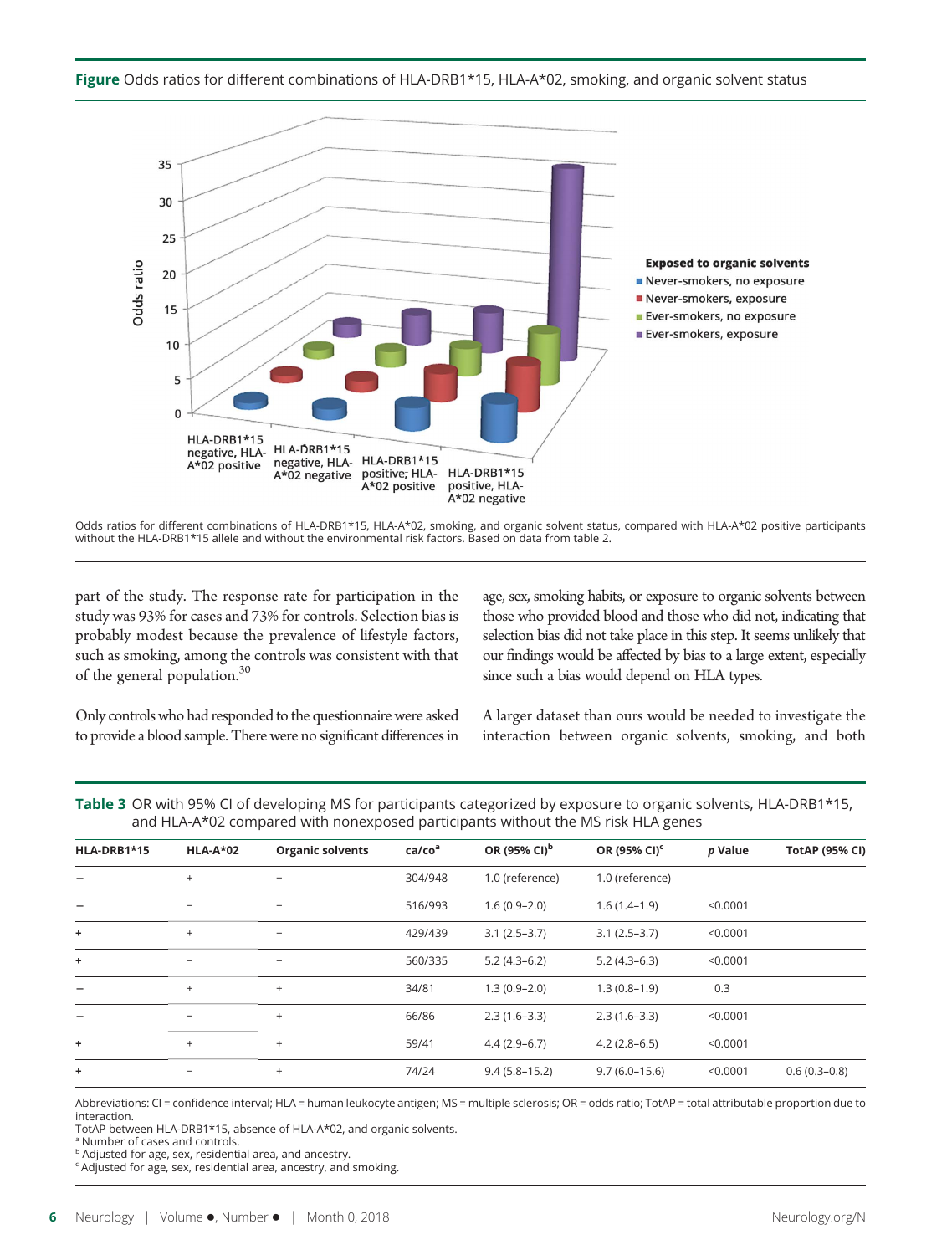Table 4 OR with 95% CI of developing multiple sclerosis for participants exposed to different combinations of smoking and exposure to organic solvents compared with never smokers who had never been exposed to organic solvents

| <b>Smoking</b> | <b>Organic solvents</b>  | ca/co <sup>a</sup>                               | OR (95% CI) <sup>b</sup> | AP (95% CI)         |
|----------------|--------------------------|--------------------------------------------------|--------------------------|---------------------|
|                |                          | 4 HLA-DRB1*15 positive and HLA-A*02 negative     |                          |                     |
|                |                          | 279/194                                          | 1.0 (reference)          |                     |
| ٠              | $\overline{\phantom{m}}$ | 281/139                                          | $1.5(1.2 - 2.0)$         |                     |
|                | $+$                      | 34/19                                            | $1.4(0.8-2.5)$           |                     |
| ٠              | $^{+}$                   | 40/5                                             | $6.5(2.5-16.9)$          | $0.7(0.4-1.0)$      |
|                |                          | Either HLA-DRB1*15 positive or HLA-A*02 negative |                          |                     |
|                | $\overline{\phantom{0}}$ | 438/781                                          | 1.0 (reference)          |                     |
| ÷              | $\overline{\phantom{0}}$ | 507/651                                          | $1.4(1.2-1.7)$           |                     |
|                | $^{+}$                   | 48/76                                            | $1.1(0.7-1.6)$           |                     |
| ٠              | $+$                      | 77/51                                            | $2.7(1.8-3.9)$           | $0.4(0.2-0.7)$      |
|                |                          | HLA-DRB1*15 negative and HLA-A*02 positive       |                          |                     |
|                | $\overline{\phantom{0}}$ | 139/525                                          | 1.0 (reference)          |                     |
| ÷              |                          | 165/423                                          | $1.5(1.1-1.9)$           |                     |
|                | $^{+}$                   | 12/42                                            | $1.0(0.5-2.0)$           |                     |
| ٠              | $^{+}$                   | 22/39                                            | $2.0(1.1-3.5)$           | $0.2$ (-0.3 to 0.8) |

Abbreviations: AP = attributable proportion due to interaction CI = confidence interval; OR = odds ratio.

AP by genetic risk status regarding HLA-DRB1\*15 and absence of HLA-A\*02.

<sup>a</sup> Number of cases and controls.

**b** Adjusted for age, sex, residential area, and ancestry.

genetic risk factors, among women and men, respectively. However, a significant interaction between the genetic risk factors and organic solvents was observed among both sexes when the exposure exceeded 1 hour per week during at least 1 year (AP 0.6, 95% CI 0.01–1.2 among women, and AP 0.6, 95% CI 0.04–1.1 among men). Furthermore, the interaction between smoking and organic solvents among participants with both genetic risk factors was similar among women and men (AP 0.7, 95% CI 0.2–1.3 among women and AP 0.7, 95% CI 0.2–1.1 among men), whereas no significant interaction was observed among those without genetic risk factors (AP 0.1, 95% CI 0.8–1.0 among women and AP 0.2, 95% CI 0.6–1.0 among men).

In our study, we calculated the overall interaction (i.e., due to all 2- and 3-way interactions) between HLA-DRB1\*15, absence of HLA-A\*02, and organic solvents with regard to MS risk, by comparing the joint effect of the 3 risk factors to the situation when each one acts separately, using the TotAP. The observed TotAP was 0.6 (95% CI 0.3–0.8) after adjusting for the matching factors, ancestry, and smoking (table 3). Part of this interaction consists of the 2-way interaction between HLA-DRB1\*15 and absence of HLA-A\*02. For comparison, the AP for the 2-way interaction between these 2 genetic risk factors was 0.3 (95% CI  $0.2-0.4$ ).

We demonstrate a significant interaction between the MS risk HLA genes and exposure to organic solvents regarding MS risk, similar to the previously reported gene-environment interaction involving the same MS risk HLA genes and smoke exposure. We hypothesize that different sources of lung irritation may contribute to induce an immune reaction against modified selfproteins induced by lung irritation or against potentially autoaggressive cells resident in the lungs, and promote MS development in people with a genetic susceptibility to the disease.

#### Author contributions

Conception and design of the study: L.A., T.O., and A.K.H. Acquisition and analysis of data: A.K.H., I.K., O.H., and M.K. Drafting of the manuscript, tables, and figures: A.K.H. All authors revised the manuscript for important intellectual content.

#### Study funding

The study was supported by grants from the Swedish Medical Research Council, from the Swedish Research Council for Health, Working Life and Welfare, Knut and Alice Wallenberg Foundation, AFA insurance, the Swedish Brain Foundation, and Neuro Sweden.

#### **Disclosure**

A. Hedström, O. Hössjer, M. Katsoulis, and I. Kockum report no disclosures relevant to the manuscript. T. Olsson reports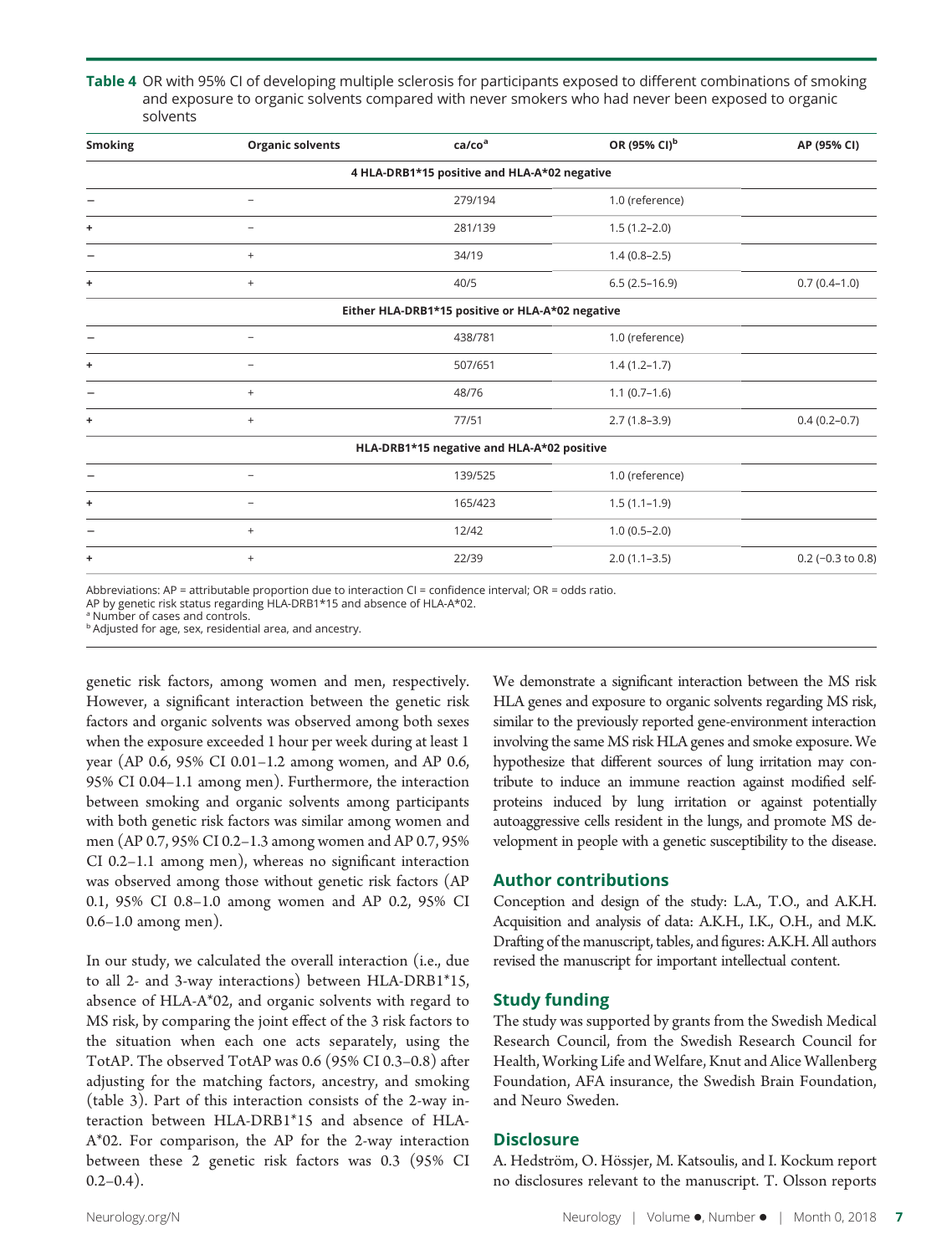grants from the Swedish Research Council, Knut and Alice Wallenberg Foundation, and Swedish Brain Foundation during the conduct of the study, grants and personal fees from Biogen, Genzyme, and Novartis, personal fees from Merck, outside the submitted work. L. Alfredsson reports grants from the Swedish Research Council, Swedish Research Council for Health Working Life and Welfare, Swedish Brain Foundation, during the conduct of the study, personal fees from Teva, Biogen Idec, outside the submitted work. Go to [Neurology.](http://n.neurology.org/lookup/doi/10.1212/WNL.0000000000005906) [org/N](http://n.neurology.org/lookup/doi/10.1212/WNL.0000000000005906) for full disclosures.

Received October 24, 2017. Accepted in final form April 27, 2018.

#### References

- Brynedal B, Duvefelt K, Jonasdottir G, et al. HLA-A confers an HLA-DRB1 independent influence on the risk of multiple sclerosis. PLoS One 2007;2:e664.
- 2. Bergamaschi L, Leone MA, Fasano ME, et al. HLA-class I markers and multiple sclerosis susceptibility in the Italian population. Genes Immun 2010;11:173–180.
- 3. Westerlind H, Ramanujam R, Uvehag D, et al. Modest familial risks for multiple sclerosis: a registry-based study of the population of Sweden. Brain 2014;137: 770–778.
- 4. Sundqvist E, Sundström P, Lindén M, et al. Epstein–Barr virus and multiple sclerosis: interaction with HLA. Genes Immun 2012;13:14–20.
- 5. Simon KC, Munger KL, Ascherio A. Vitamin D and multiple sclerosis: epidemiology, immunology, and genetics. Curr Opin Neurol 2012;25:246–251.
- 6. Bäärnhielm M, Hedström AK, Kockum I, et al. Sunlight is associated with decreased multiple sclerosis risk: no interaction with human leukocyte antigen-DRB1\*15. Eur J Neurol 2012;19:955–962.
- 7. Munger KL, Chitnis T, Ascherio A. Body size and risk of MS in two cohorts of US women. Neurology 2009;73:1543–1550.
- 8. Hedström AK, Olsson T, Alfredsson L. High body mass index before age 20 is associated with increased risk for multiple sclerosis in both men and women. Mult Scler 2012;18:1334–1336.
- 9. Wingerchuk DM. Smoking: effects on multiple sclerosis susceptibility and disease progression. Ther Adv Neurol Disord 2012;5:13–22.
- 10. Hedström AK, Sundqvist E, Baarnhielm M, et al. Smoking and two HLA genes interact to increase the risk for multiple sclerosis. Brain 2011;134:653–664.
- 11. Hedström AK, Bomfim IL, Barcellos LF, et al. Interaction between passive smoking and two HLA genes with regard to MS risk. Epidemiology 2014;43:1791–1798.
- 12. Barragán-Martínez C, Speck-Hernández CA, Montoya-Ortiz G, Mantilla RD, Anaya JM, Rojas-Villarraga A. Organic solvents as risk factor for autoimmune diseases: a systematic review and meta-analysis. PLoS One 2012;7:e51506.
- 13. Hedström AK, Olsson T, Alfredsson L. Smoking is a major preventable risk factor for multiple sclerosis. Mult Scler 2015;22:1021–1026.
- 14. Hedström AK, Bomfim IL, Barcellos LF, et al. Interaction between adolescent obesity and HLA risk genes in the development of multiple sclerosis. Neurology 2014;82: 865–872.
- 15. Rothman KJ, Greenland S, Walker AM. Concepts of interaction. Am J Epidemiol 1980;112:467–470.
- 16. Troy LM, Hunter DJ, Manson JE, Colditz GA, Stampfer MJ, Willett WC. The validity of recalled weight among younger women. Int J Obes Relat Metab Disord 1995;19: 570–572.
- 17. Hedström AK, Hillert J, Olsson T, Alfredsson L. Nicotine might have a protective effect in the etiology of multiple sclerosis. Mult Scler 2013;19:1009–1013.
- 18. Doyle HA, Mamula MJ. Posttranslational protein modifications: new flavors in the menu of autoantigens. Curr Opin Rheumatol 2002;14:244–249.
- 19. Cloos PA, Christgau S. Post-translational modifications of proteins: implications for aging, antigen recognition, and autoimmunity. Biogerontology 2004;5:139–158.
- 20. Makrygiannakis D, Hermansson M, Ulfgren AK, et al. Smoking increases peptidylarginine deiminase 2 enzyme expression in human lungs and increases citrullination in BAL cells. Ann Rheum Dis 2008;67:1488–1492.
- 21. Odoardi F, Sie C, Streyl K, et al. T cells become licensed in the lung to enter the central nervous system. Nature 2012;488:675–679.
- 22. Friese MA. Flugger A. Opposing effects of HLA class I molecules in tuning autoreactive CD8+ T cells in multiple sclerosis. Nat Med 2008;14:1227–1235.
- 23. Mustafa M. Vingsbo C, Olsson T, et al. The major histocompatibility complex influences myelin basic protein 63-88-induced T cell cytokine profile and experimental autoimmune encephalomyelitis. Eur J Immunol 1993;23: 3089–3095.
- 24. Mustafa M, Vingsbo C, Olsson T, et al. Protective influences on experimental autoimmune encephalomyelitis by MHC class I and class II alleles. J Immunol 1994;153: 3337–3344.
- 25. Issazadeh S, Kjellen P, Olsson T, et al. Major histocompatibility complex-controlled protective influences on experimental autoimmune encephalomyelitis are peptide specific. Eur J Immunol 1997;27:1584–1587.
- 26. DeLuca GC, Joseph A, George J, et al. Olfactory pathology in the central nervous system demyelinating diseases. Brain Pathol 2015;25:543–551.
- 27. Joseph A, DeLuca GC. Back on the scent: the olfactory system in CNS demyelinating diseases. J Neurol Neurosurg Psychiatry 2016;87:1146–1154.
- 28. Capurso G, Lahner E. The interaction between smoking, alcohol and the gut microbiome. Best Pract Res Clin Gastrointerol 2017;31:579–588.
- 29. Freedman SN, Shahi SK, Mangalam AK. The "gut feeling": breaking down the role of gut microbiome in multiple sclerosis. Neurotherapeutics 2018;15:109–125.
- 30. Internet based information. Available at: [scb.se](http://www.scb.se). Accessed March 14, 2016.